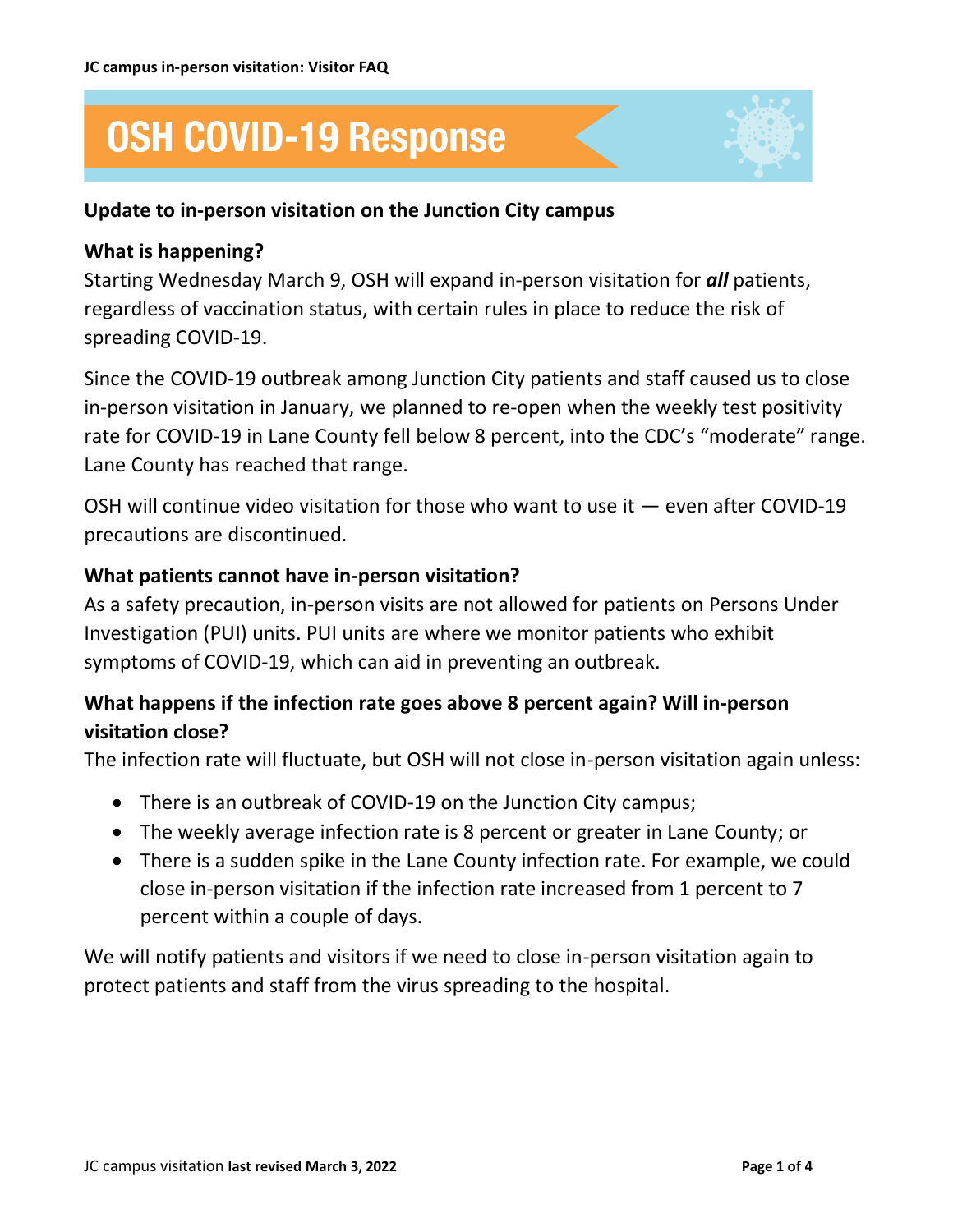# **Whatis the visitation schedule?**

| <b>Oregon State Hospital Junction City Campus Visitation</b>       |             |                       |                       |                           |                       |                     |             |
|--------------------------------------------------------------------|-------------|-----------------------|-----------------------|---------------------------|-----------------------|---------------------|-------------|
|                                                                    | Sunday      | Monday                | Tuesday               | <b>Wednesday Thursday</b> |                       | Friday              | Saturday    |
| Adult<br><b>Visitation</b>                                         | $1-4$ p.m.  | $3:15 - 4:30$<br>p.m. | $3:15 - 4:30$<br>p.m. | $3:15-4:30 p.m.$          | $3:15 - 4:30$<br>p.m. | $6:30-8:30$<br>p.m. | $9-11$ a.m. |
| <b>Oregon State Hospital Junction City Campus Child Visitation</b> |             |                       |                       |                           |                       |                     |             |
|                                                                    | Sunday      | Monday                | Tuesday               | <b>Wednesday Thursday</b> |                       | Friday              | Saturday    |
| Child                                                              | $9-11$ a.m. |                       |                       |                           |                       | $4-6 p.m.$          | $1-3$ p.m.  |
| <b>Visitation</b>                                                  |             |                       |                       |                           |                       |                     |             |

## **See a full list of unit visitation times on the OSH**

**website: [https://www.oregon.gov/oha/OSH/FRIENDS/Pages/Visitation-](https://www.oregon.gov/oha/OSH/FRIENDS/Pages/Visitation-Schedule.aspx)[Schedule.aspx](https://www.oregon.gov/oha/OSH/FRIENDS/Pages/Visitation-Schedule.aspx)**

## **Whatdo I need to know about child visits?**

- All minors must be approved visitors. You can find visitor applications for minors at [www.OSHFriends.com.](http://www.oshfriends.com/)
- Each patient is allowed two adult visitors at a time and up to four children per family. However, child visits are scheduled separately from adult visits.
- If you need an exception, please talk with Junction City Reception staff at 541- 465-2554.
- Child visits will take place separately from other visits. The visitation schedule for children is different from the visitation schedule for adults. See the schedule at [www.OSHFriends.com](http://www.oshfriends.com/)
- Minors must be accompanied by an adult who is also an approved visitor.

### **What do I need to know about in-person visitation now?**

When you arrive at the hospital, visitors must go through the same health screening process as our employees. This consists of a temperature check and answering a few health-related questions.

In addition:

• All visitors must be on the Approved Visitors list. You can find visitor applications [here](https://www.oregon.gov/oha/OSH/FRIENDS/Pages/Visiting-Rules-Hours.aspx) or by clicking on "Visitation Information" at [osh.oregon.gov.](https://www.oregon.gov/oha/osh/pages/index.aspx) To find out if you are already an approved visitor, please call OSH Reception at 541-465-2554 in Junction City.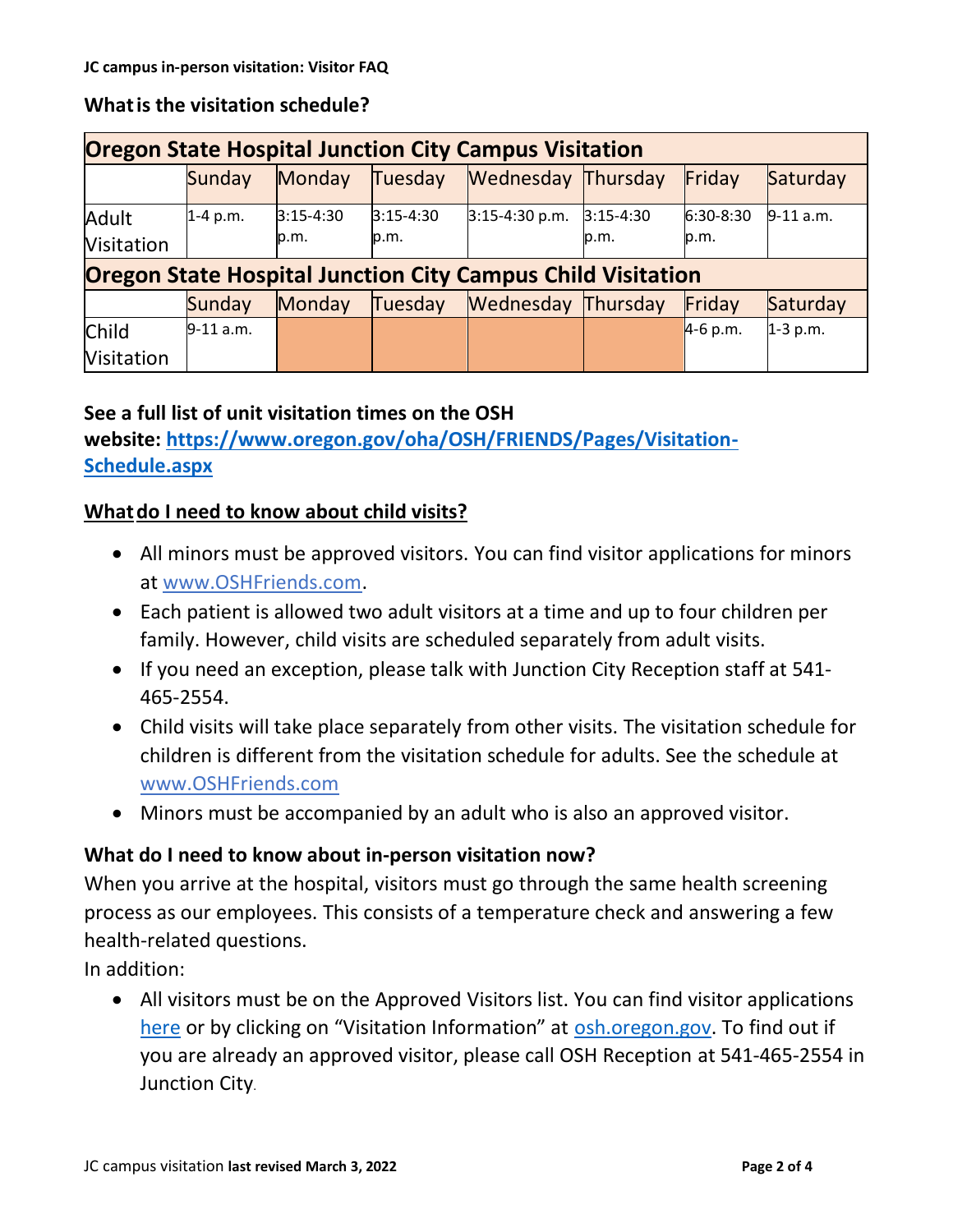#### **JC campus in-person visitation: Visitor FAQ**

- Because of space and staffing limitations, all visits are by appointment only. Please have a few different dates and times in mind, in case your first choice is not available.
- Patients may have up to two adult visitors at a time and up to four child visitors at a time. Children's and adult's visits must be scheduled separately. The child visitation schedule is different from the adult visitation schedule.
- All visits will take place in designated indoor locations, at least until the weather improves in the spring.
- Patients and visitors must wear masks and maintain physical distancing from other visiting groups for the duration of the visit. A brief hug or handshake at the beginning and end of the visit is OK.
- If you have special needs or want to make any special requests, please let Junction City Reception know at least three business days in advance of your visit. Approval is dependent on the nature of the request and resource availability.
- Consuming food and drinks during visits is not allowed.
- When the café is open, visitors may purchase grab-and-go items for their loved ones at the end of the visit, which patients can take back to their units.

## **Why can't I consume food or beverages during the visit?**

As a healthcare setting, we must follow higher standards to ensure the continued health and safety of the people in our care, including keeping masks on for the duration of the visit.

# **How do I make an in-person visitation appointment?**

To schedule a visit, you must first be an approved visitor. You can find visitor applications [here](https://www.oregon.gov/oha/OSH/FRIENDS/Pages/Visiting-Rules-Hours.aspx) or by clicking on "Visitation Information" at [osh.oregon.gov.](https://www.oregon.gov/oha/osh/pages/index.aspx) To find out if you are already an approved visitor, please call OSH Reception in Junction City at 541-465-2554.

Once approved, call OSH Reception in Junction City to make an appointment. Reception staff will ask you for the following information:

- The name of the person you want to visit.
- The names of all visitors planning to attend, including any minors.
- Your email address and phone number, in case we need to reschedule visitations for any reason.
- Your preferred visitation date and time, and alternatives if your preferred time is not available. Please refer to the visitation schedule for more information.